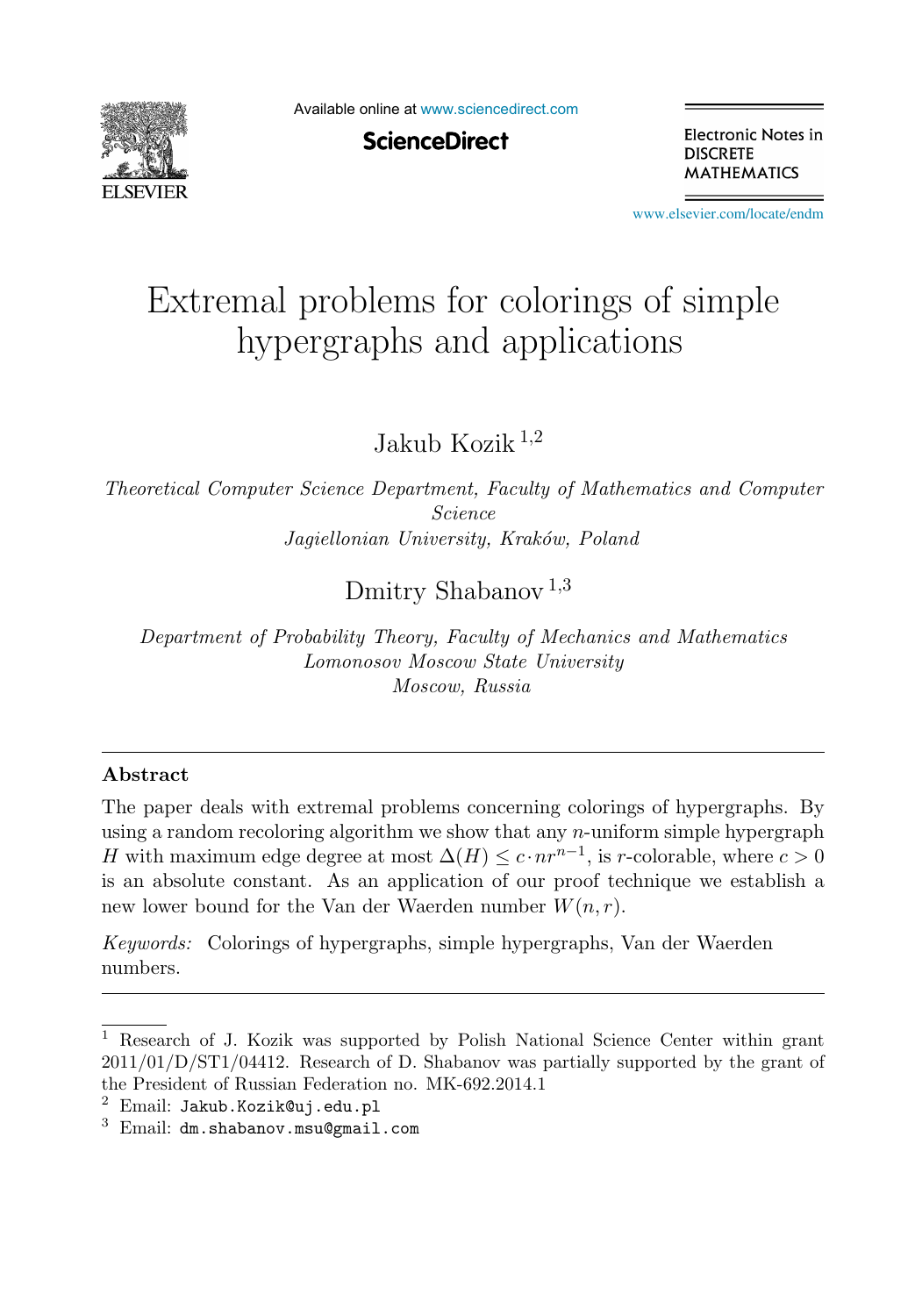# <span id="page-1-0"></span>**1 Introduction**

A hypergraph is a pair  $(V, E)$  where V is a set, called the vertex set of the hypergraph and  $E$  is a family of subsets of  $V$ , whose elements are called the edges of the hypergraph. A hypergraph is  $n\text{-}uniform$  if every of its edges contains exactly *n* vertices. In a fixed hypergraph, the *degree of a vertex v* is the number of edges containing v, the *degree of an edge e* is the number of other edges of the hypergraph which have nonempty intersection with e. The maximum edge degree of hypergraph H is denoted by  $\Delta(H)$ .

An r-coloring of hypergraph  $H = (V, E)$  is a mapping from the vertex set V to the set of r colors,  $\{0,\ldots,r-1\}$ . A coloring of H is called proper if it does not create monochromatic edges (i.e. every edge contains at least two vertices which receives different colors). A hypergraph is said to be r-colorable if there exists a proper r-coloring of that hypergraph. Finally, the chromatic number of hypergraph H is the minimum r such that H is r-colorable.

The first quantitative relation between the chromatic number and the maximum edge degree in an uniform hypergraph was obtained by Erdős and Lovász in their classical paper [\[1\]](#page-4-0). They proved that if  $H$  is an *n*-uniform hypergraph and

$$
\Delta(H) \le \frac{1}{4}r^{n-1},
$$

then H is r-colorable. However the bound  $(1)$  is not tight. The restriction on the maximum edge degree was successively improved in a series of papers. In connection with the classical problem related to Property B, Radhakrishnan and Srinivasan |2| proved that any *n*-uniform hypergraph  $H$  with

(2) 
$$
\Delta(H) \leq 0, 17\sqrt{\frac{n}{\ln n}} 2^{n-1}
$$

is 2-colorable. The generalization of the above result was found by Cherkashin and Kozik [\[3\]](#page-4-0). They showed that, for a fixed  $r > 2$  there exists a positive constant  $c(r)$  such that for all large enough  $n>n_0(r)$ , if H is an n-uniform hypergraph and

(3) 
$$
\Delta(H) \le c(r) \left(\frac{n}{\ln n}\right)^{\frac{r-1}{r}} r^{n-1},
$$

then  $H$  is r-colorable.

Extremal problems concerning colorings of hypergraphs are closely connected to the classical questions of Ramsey theory. The hypergraphs appearing in these challenging problems are very close to be simple. Recall that hypergraph  $(V, E)$  is called *simple* if every two of its distinct edges share at most one vertex, i.e. for any  $e, f \in E$ ,  $e \neq f$ ,  $|e \cap f| \leq 1$ . It is natural to expect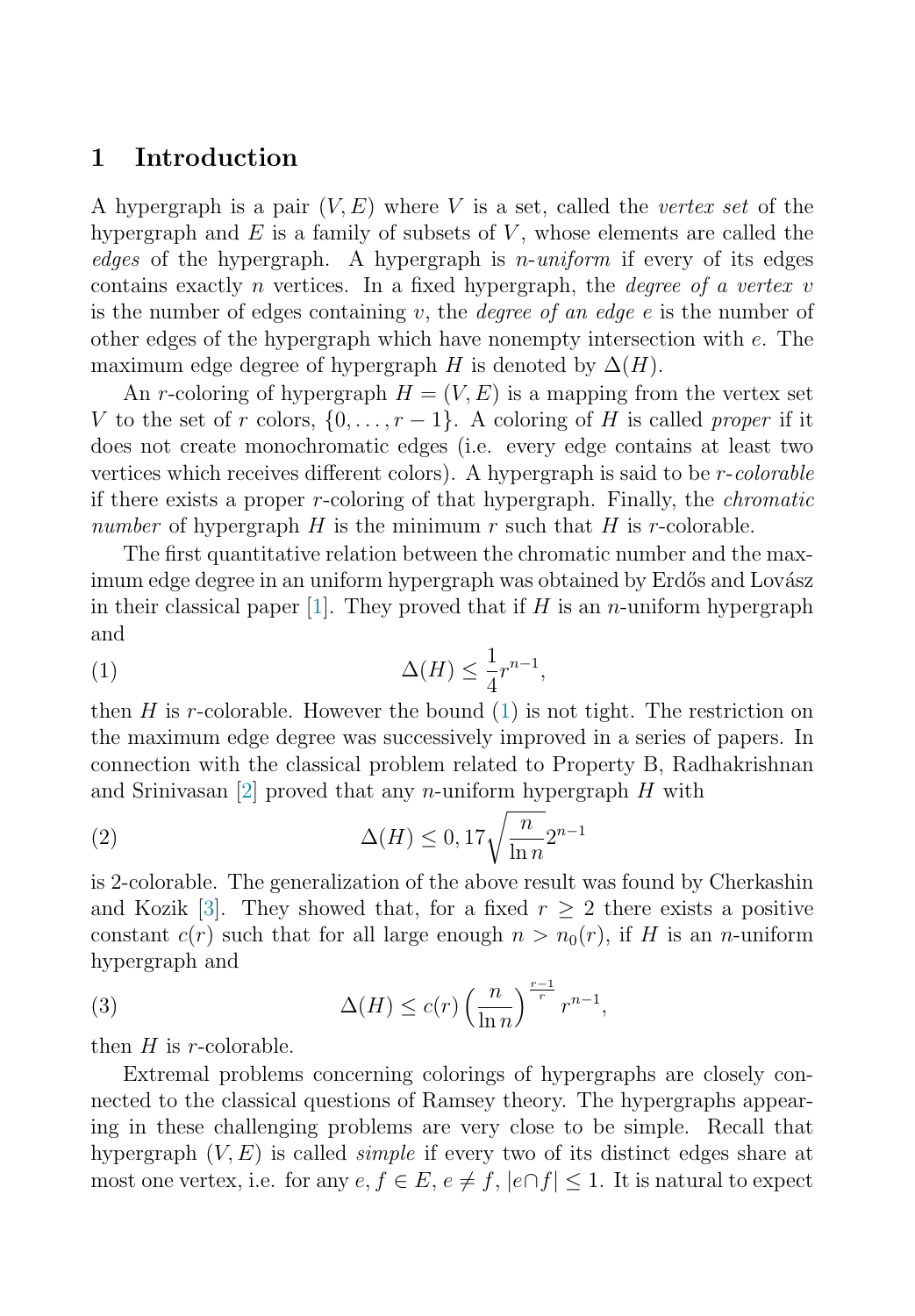that it is easier to color simple hypergraphs and that the bounds  $(1)$ – $(3)$  can be improved. In [\[4\]](#page-4-0) Kostochka and Kumbhat proved that for arbitrary  $\varepsilon > 0$ and  $r \geq 2$ , there exists  $n_0 = n_0(\varepsilon, r)$  such that if  $n > n_0$  and an *n*-uniform simple hypergraph  $H$  satisfies

(4) 
$$
\Delta(H) \leq n^{1-\varepsilon} r^{n-1},
$$

then H is r-colorable. Since  $\varepsilon > 0$  is arbitrary in (4) then, of course, it can be replaced by some infinitesimal function  $\varepsilon = \varepsilon(n) > 0$ , for which  $\varepsilon(n) \to 0$  as  $n \to \infty$ . Few papers were devoted to the problem of estimating the order of its growth. Recently the progress was made independently by Kozik [\[5\]](#page-4-0) and by Kupavskii and Shabanov [\[6\]](#page-4-0), who proved respectively that the bounds

$$
\Delta(H) \le c \frac{n}{\ln n} r^{n-1} \quad and \quad \Delta(H) \le c \frac{n(\ln \ln n)^2}{\ln n} r^{n-1}
$$

guarantee r-colorability of a simple *n*-uniform hypergraph  $H$ .

The main result of the current paper completely removes the factor  $n^{-\varepsilon}$ from the bound  $(4)$ .

**Theorem 1.1** There exists a positive constant  $\alpha$  such that for every  $r > 2$ , and every  $n \geq 3$ , any simple n-uniform hypergraph with maximum edge degree at most  $\alpha \cdot n$   $r^{n-1}$  is r-colorable.

Note that in comparison with (4), Theorem 1.1 holds for any  $r \geq 2$ , not only for fixed values of  $r$ . Methods used in the proof of Theorem 1.1 can be used to address analogous problems in other classes of hypergraphs. We present such an extension concerning hypergraphs of arithmetic progressions over integers. That allows us to derive a new lower bound for the Van der Waerden number. Recall that the Van der Waerden number  $W(n,r)$  is the minimum N such that in any r-coloring of integers  $\{1,\ldots,N\}$  there exists a monochromatic arithmetic progression of length  $n$ .

**Theorem 1.2** There exists positive  $\beta$  such that for every  $r \geq 2$  and  $n \geq 3$ , we have

$$
W(n,r) \ge \beta r^{n-1}.
$$

That improves over the bound of Szabó [\[7\]](#page-4-0) of the order  $n^{-|o(1)|}r^{n-1}$  and over recent bounds by Kozik [\[5\]](#page-4-0) and by Kupavskii and Shabanov [\[6\]](#page-4-0).

## **2 Ideas of the proof**

In this section we describe a coloring algorithm which underlies the proof of our main result. Let  $H = (V, E)$  be an *n*-uniform hyper graph and r be a number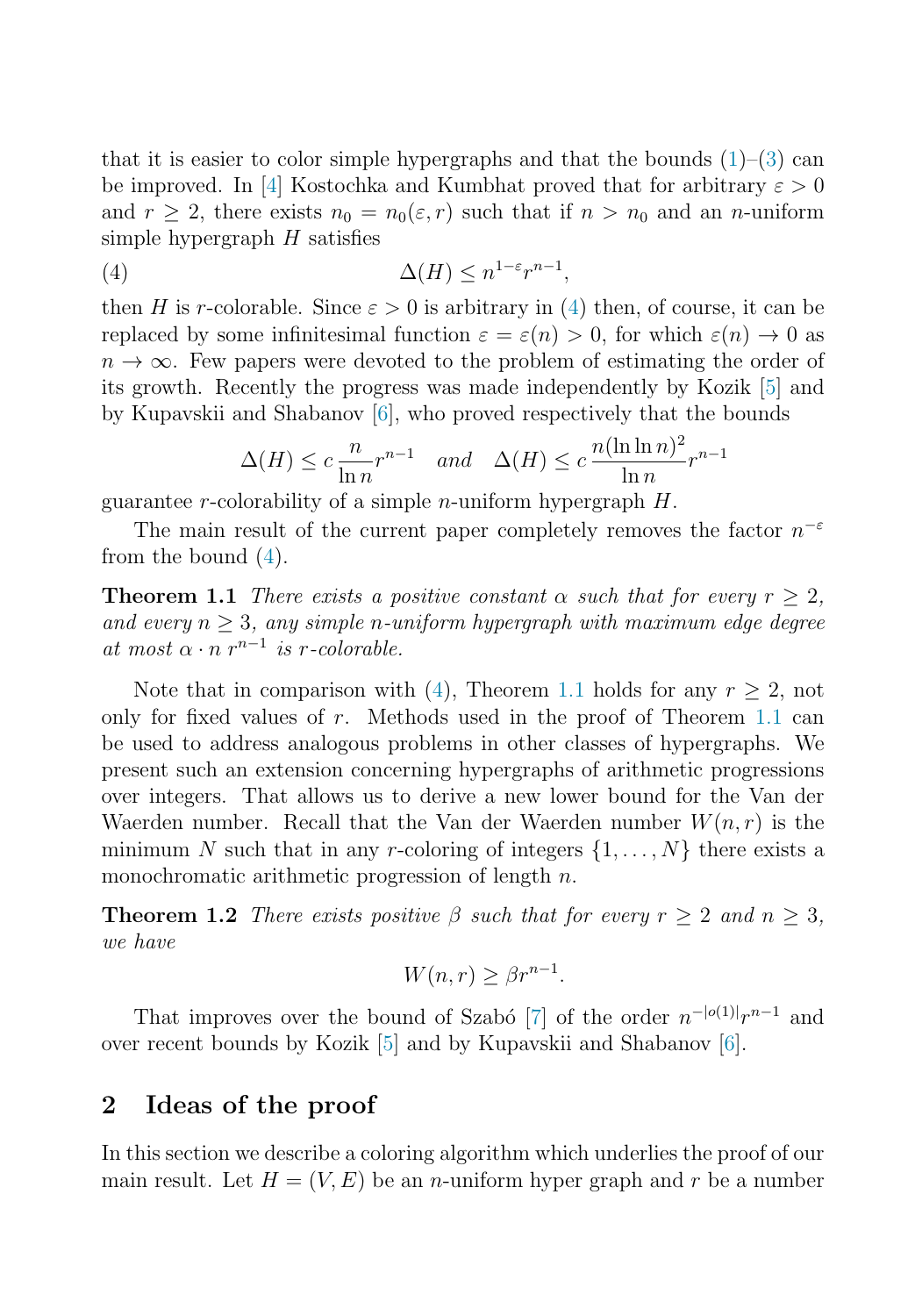of colors. The algorithm follows the general principle of the random recoloring method: for given non-proper coloring it tries to recolor a small number of vertices from the monochromatic edges to make the coloring proper.

The algorithm is parameterized by  $p \in (0, 1/2)$  and gets two inputs: first is an *initial coloring*  $c: V \to \{0, \ldots, r-1\}$  of the hypergraph, second is an injective function  $\sigma: V \to [0, 1]$ , called *weight* assignment. For every vertex v, color  $c(v)$  assigned to it by the initial coloring is called the *initial color* of v. The value  $\sigma(v)$  is called the *weight* of v. A vertex v is called free if  $\sigma(v) \leq p$ . Recall that an edge is monochromatic w.r.t. some coloring if all its vertices get the same color. In any set of vertices the *first vertex* is the vertex  $v$  with the minimum weight, i.e. the minimum value of  $\sigma(v)$ . We use a succinct notation  $(n)_r$  to denote the value of n (mod r).

**Algorithm 1. Input:**  $c: V \to \{0, \ldots, r-1\}, \sigma: V \to (0, 1]$  injective **While** there exists a monochromatic edge whose first non–recolored vertex v is free

**Do**  $c(v) \rightarrow (c(v) + 1)_r$  (i.e. v is recolored with  $(c(v) + 1)_r$ ) **Return** c

Note that during the evaluation of the algorithm every vertex changes its color at most once, therefore the procedure always stops. The main result of the paper concerning colorings of simple hypergraphs can be reformulated by using Algorithm 1 as follows.

**Theorem 2.1** Let  $H = (V, E)$  be an n-uniform simple hypergraph with  $\Delta(H)$  <  $\alpha \cdot n r^{n-1}$  for some constant  $\alpha > 0$ . If the input  $(c, \sigma)$  is chosen uniformly at random then Algorithm 1 produces a proper r-coloring for H with positive probability.

In order to analyze the situations in which the coloring returned by the algorithm is not proper for a fixed hypergraph  $H = (V, E)$ , we introduce the notion of h-tree. An  $h$ -tree is a rooted tree labelled according to the following rules:

- (i) each tree node x is labelled by an edge  $e(x)$  of the hypergraph H,
- (ii) each tree edge f is labelled by a vertex  $v(f)$  of the hypergraph H,
- (iii) for a tree edge  $f = (x_1, x_2)$  we have  $e(x_1) \cap e(x_2) \ni v(f)$ .

So, the nodes of an h-tree correspond to the edges of  $H$  and two edges that are neighbors in the h-tree should intersect in the hypergraph.

Suppose now that the algorithm produces a non-proper coloring and edge e is monochromatic in the final coloring. We very briefly describe how to construct an h-tree that witnesses the failure of the algorithm. If during the